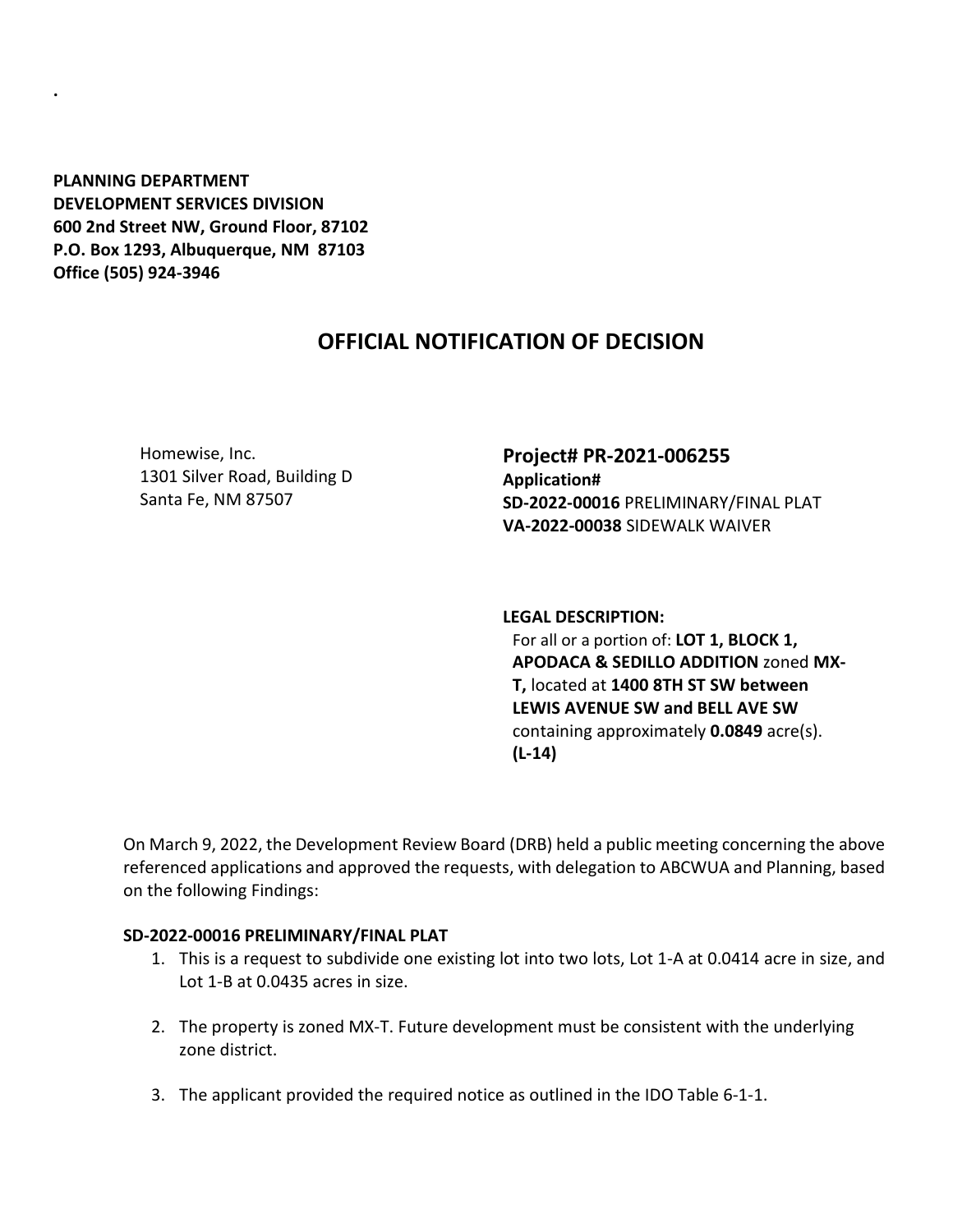Official Notice of Decision Project # PR-2021-006255 Applications# SD-2022-00016, VA-2022-00038 Page 2 of 3

> 4. At the March 9, 2022 DRB meeting, the DRB made administrative decisions permitting the existing sidewalk width for the existing sidewalk along  $8<sup>th</sup>$  Street SW, and permitting the existing ROW width for Lewis Avenue SW and 8<sup>th</sup> Street SW.

## **Conditions:**

- 1. Final sign off is delegated to ABCWUA for the completion of the tapping permit, the establishment of separate accounts, and for necessary easements as discussed.
- 2. Final sign off is delegated to Planning for the AGIS DXF file.
- 3. The applicant will obtain final sign off from ABCWUA and Planning by May 11, 2022 or the case may be scheduled for the next DRB hearing and could be denied per the DRB Rules of Procedure.

## **VA-2022-00038 SIDEWALK WAIVER**

- 1. The applicant proposes a waiver to the IDO/DPM standard(s) consisting of a waiver from the IDO/DPM requirements to construct a sidewalk along Lewis Avenue SW where a sidewalk doesn't exist.
- 2. The request is justified per 14-16-6-6(P)(3) of the IDO. The existing buildings on the subject property were constructed prior to the enactment of the IDO and DPM and are fronting a ROW deficient of width, requiring the demolition of buildings to widen the ROW to permit a sidewalk meeting IDO and DPM width requirements.
- 3. The applicant provided the required notice as outlined in the IDO Table 6-1-1.

APPEAL: If you wish to appeal this decision, you must do so within 15 days of the DRB's decision or by **MARCH 24, 2022.** The date of the DRB's decision is not included in the 15-day period for filing an appeal, and if the 15<sup>th</sup> day falls on a Saturday, Sunday or Holiday, the next working day is considered as the deadline for filing the appeal.

For more information regarding the appeal process, please refer to Section 14-16-6-4(U) of the Integrated Development Ordinance (IDO). Appeals should be submitted via email to [PLNDRS@CABQ.GOV](mailto:PLNDRS@CABQ.GOV) (if files are less than 9MB in size). For files larger than 9 MB in size, please send an email to [PLNDRS@cabq.gov](mailto:PLNDRS@cabq.gov) and request that staff send you a link via Smartfile to upload the files to. A Non-Refundable filing fee will be calculated and you will receive instructions about paying the fee online.

You will receive notification if any person files an appeal. If there is no appeal, you can receive Building Permits at any time after the appeal deadline quoted above, provided all conditions imposed at the time of approval have been met. Applicants submitting for building permit prior to the completion of the appeal period do so at their own risk. Successful applicants are reminded that there may be other City regulations of the IDO that must be complied with, even after approval of the referenced application(s).